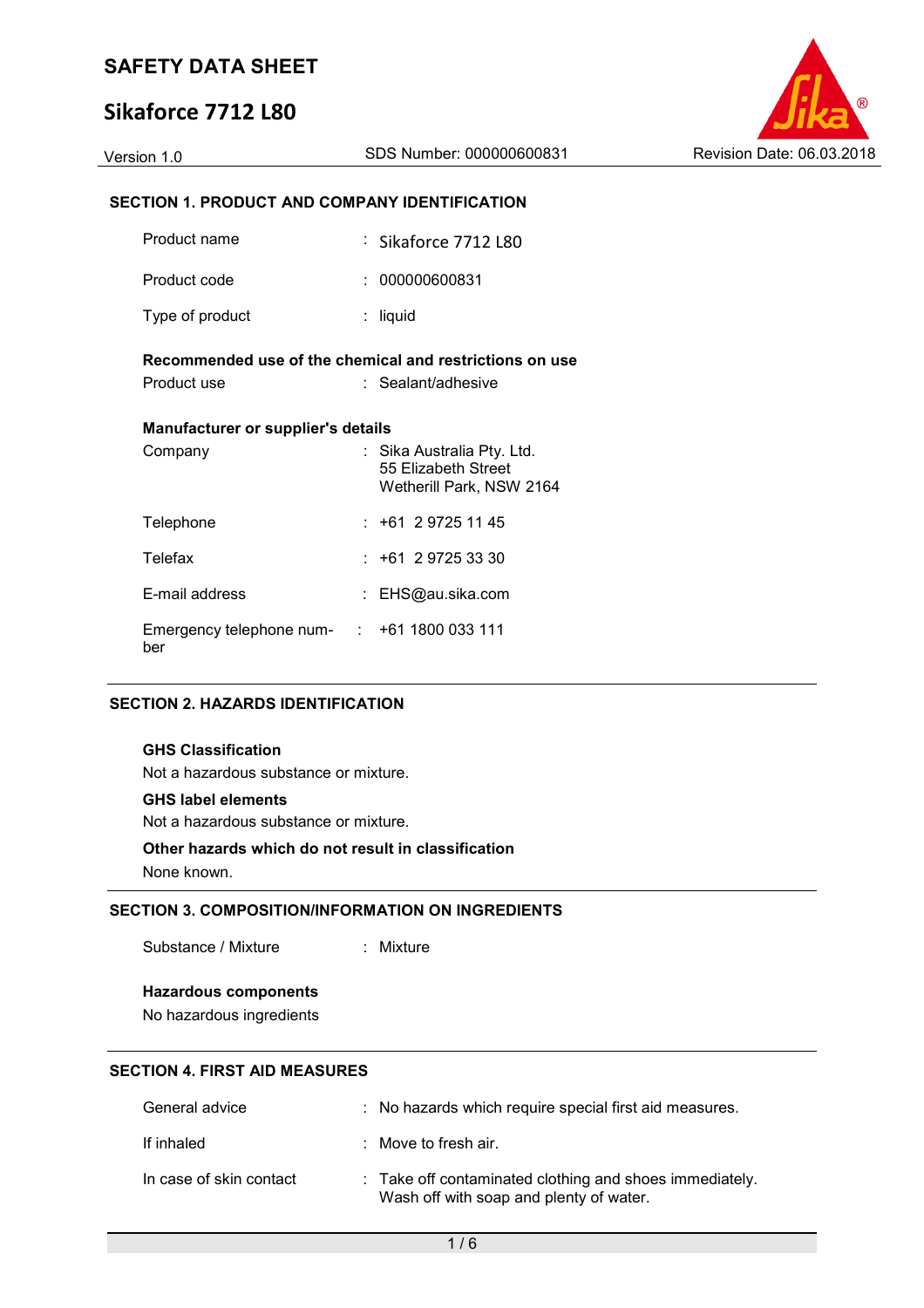# **Sikaforce 7712 L80**



| Version 1.0                                                       | SDS Number: 000000600831                                                                                                                                             | Revision Date: 06.03.2018 |
|-------------------------------------------------------------------|----------------------------------------------------------------------------------------------------------------------------------------------------------------------|---------------------------|
| In case of eye contact                                            | : Flush eyes with water as a precaution.<br>Remove contact lenses.<br>Keep eye wide open while rinsing.                                                              |                           |
| If swallowed                                                      | : Clean mouth with water and drink afterwards plenty of water.<br>Do not give milk or alcoholic beverages.<br>Never give anything by mouth to an unconscious person. |                           |
| Most important symptoms<br>and effects, both acute and<br>delayed | : No known significant effects or hazards.<br>See Section 11 for more detailed information on health effects<br>and symptoms.                                        |                           |
| Notes to physician                                                | : Treat symptomatically.                                                                                                                                             |                           |
|                                                                   |                                                                                                                                                                      |                           |

## **SECTION 5. FIREFIGHTING MEASURES**

| Suitable extinguishing media                     | : Use extinguishing measures that are appropriate to local cir-<br>cumstances and the surrounding environment. |
|--------------------------------------------------|----------------------------------------------------------------------------------------------------------------|
| Hazardous combustion prod-<br>ucts               | : No hazardous combustion products are known                                                                   |
| Specific extinguishing meth-<br>ods              | : Standard procedure for chemical fires.                                                                       |
| Special protective equipment<br>for firefighters | : In the event of fire, wear self-contained breathing apparatus.                                               |

## **SECTION 6. ACCIDENTAL RELEASE MEASURES**

| Environmental precautions                                | : No special environmental precautions required.                                                             |
|----------------------------------------------------------|--------------------------------------------------------------------------------------------------------------|
| Methods and materials for<br>containment and cleaning up | : Wipe up with absorbent material (e.g. cloth, fleece).<br>Keep in suitable, closed containers for disposal. |

## **SECTION 7. HANDLING AND STORAGE**

| Advice on protection against<br>fire and explosion | : Normal measures for preventive fire protection.                                                                                                       |
|----------------------------------------------------|---------------------------------------------------------------------------------------------------------------------------------------------------------|
| Advice on safe handling                            | : For personal protection see section 8.<br>No special handling advice required.<br>Follow standard hygiene measures when handling chemical<br>products |
| Hygiene measures                                   | : When using do not eat or drink.<br>When using do not smoke.                                                                                           |
| Conditions for safe storage                        | : Keep container tightly closed in a dry and well-ventilated<br>place.<br>Store in accordance with local regulations.                                   |
| Materials to avoid                                 | : No special restrictions on storage with other products.                                                                                               |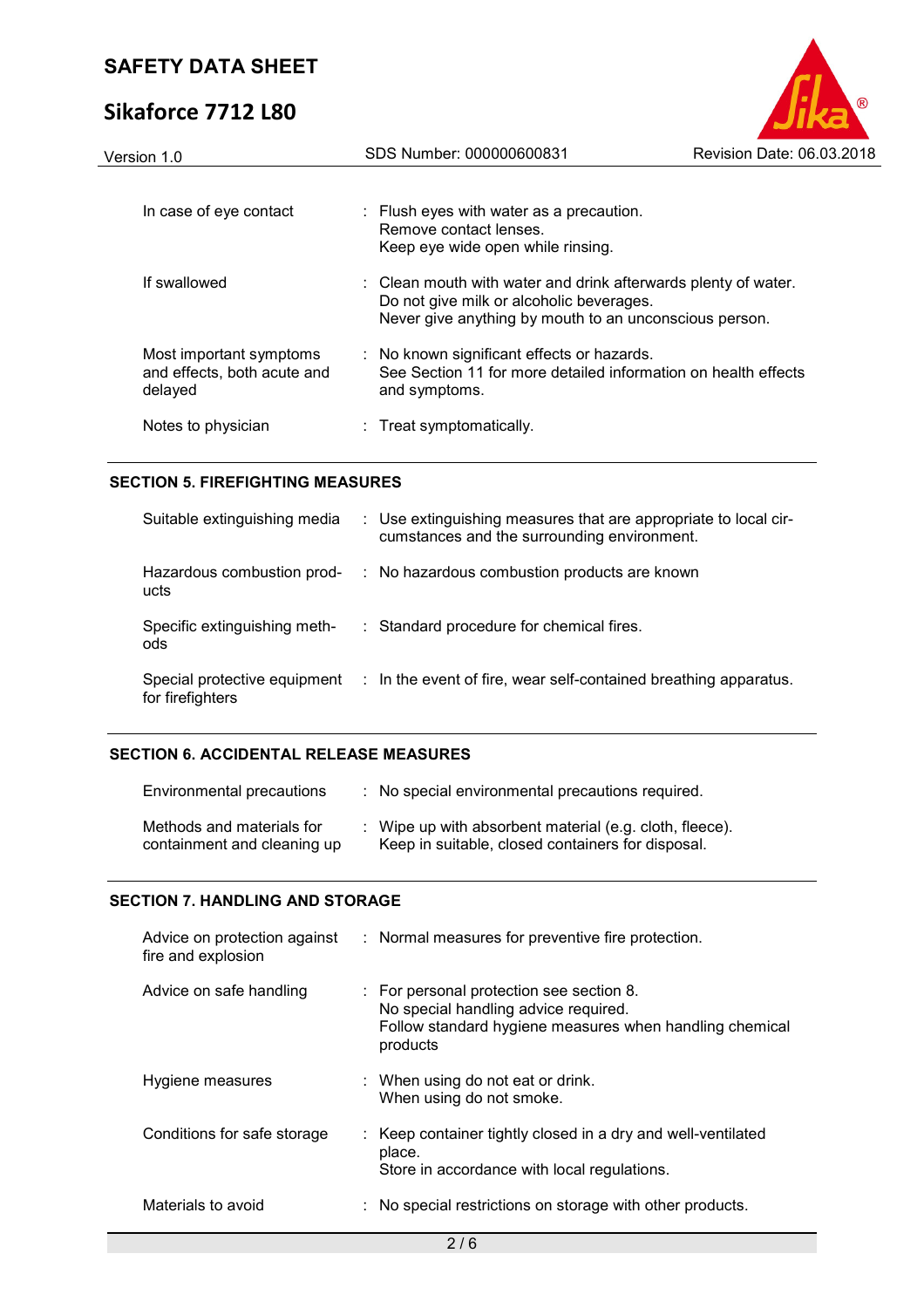## **Sikaforce 7712 L80**



## **SECTION 8. EXPOSURE CONTROLS/PERSONAL PROTECTION**

| <b>Components with workplace control parameters</b>             |                                                                                                                                                                                                                                                                                                                                                                                                                                                                                     |  |  |  |
|-----------------------------------------------------------------|-------------------------------------------------------------------------------------------------------------------------------------------------------------------------------------------------------------------------------------------------------------------------------------------------------------------------------------------------------------------------------------------------------------------------------------------------------------------------------------|--|--|--|
| Contains no substances with occupational exposure limit values. |                                                                                                                                                                                                                                                                                                                                                                                                                                                                                     |  |  |  |
| Personal protective equipment                                   |                                                                                                                                                                                                                                                                                                                                                                                                                                                                                     |  |  |  |
| Respiratory protection                                          | : Use respiratory protection unless adequate local exhaust<br>ventilation is provided or exposure assessment demonstrates<br>that exposures are within recommended exposure guidelines.<br>The filter class for the respirator must be suitable for the max-<br>imum expected contaminant concentration<br>(gas/vapour/aerosol/particulates) that may arise when han-<br>dling the product. If this concentration is exceeded, self-<br>contained breathing apparatus must be used. |  |  |  |
| Hand protection                                                 | : Chemical-resistant, impervious gloves complying with an ap-<br>proved standard should be worn at all times when handling<br>chemical products if a risk assessment indicates this is nec-<br>essary.                                                                                                                                                                                                                                                                              |  |  |  |
| Eye protection                                                  | : Safety eyewear complying with an approved standard should<br>be used when a risk assessment indicates this is necessary.                                                                                                                                                                                                                                                                                                                                                          |  |  |  |
| Skin and body protection                                        | : Choose body protection in relation to its type, to the concen-<br>tration and amount of dangerous substances, and to the spe-<br>cific work-place.                                                                                                                                                                                                                                                                                                                                |  |  |  |

## **SECTION 9. PHYSICAL AND CHEMICAL PROPERTIES**

| Appearance                              | liquid                                      |
|-----------------------------------------|---------------------------------------------|
| Colour                                  | : various                                   |
| Odour                                   | : characteristic                            |
| Odour Threshold                         | :   No data available                       |
| рH                                      | No data available                           |
| Melting point/range / Freezing<br>point | : No data available                         |
| Boiling point/boiling range             | :   No data available                       |
| Flash point                             | : > 101 °C (> 214 °F)<br>Method: closed cup |
| Evaporation rate                        | No data available                           |
| Flammability                            | No data available                           |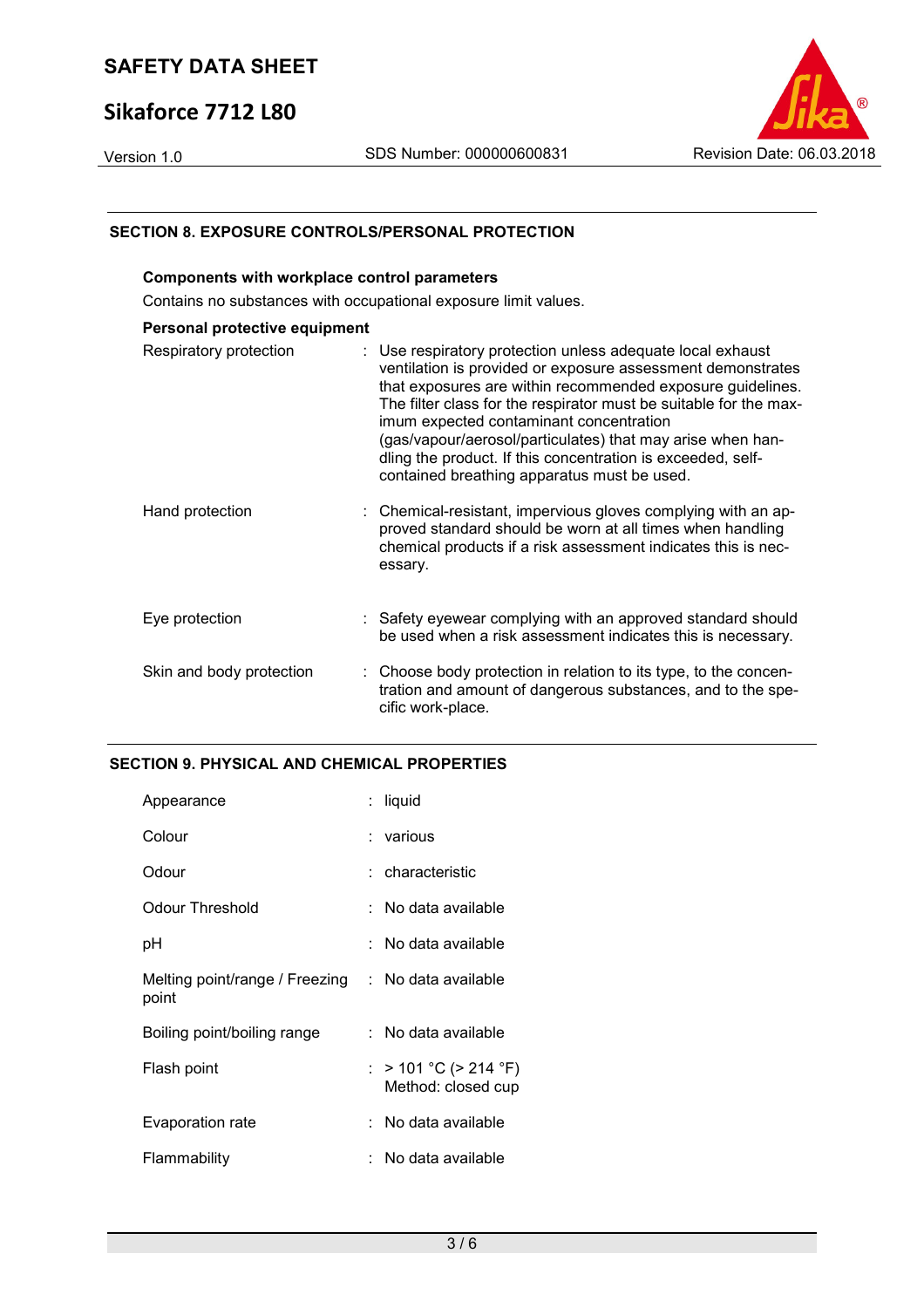# **Sikaforce 7712 L80**



## **SECTION 10. STABILITY AND REACTIVITY**

| Reactivity                                          |  | : No dangerous reaction known under conditions of normal use. |  |
|-----------------------------------------------------|--|---------------------------------------------------------------|--|
| Chemical stability                                  |  | : The product is chemically stable.                           |  |
| Possibility of hazardous reac-<br>tions             |  | : No hazards to be specially mentioned.                       |  |
| Conditions to avoid                                 |  | $:$ No data available                                         |  |
| Incompatible materials                              |  | $\therefore$ No data available                                |  |
| No decomposition if stored and applied as directed. |  |                                                               |  |

## **SECTION 11. TOXICOLOGICAL INFORMATION**

**Acute toxicity**  No data available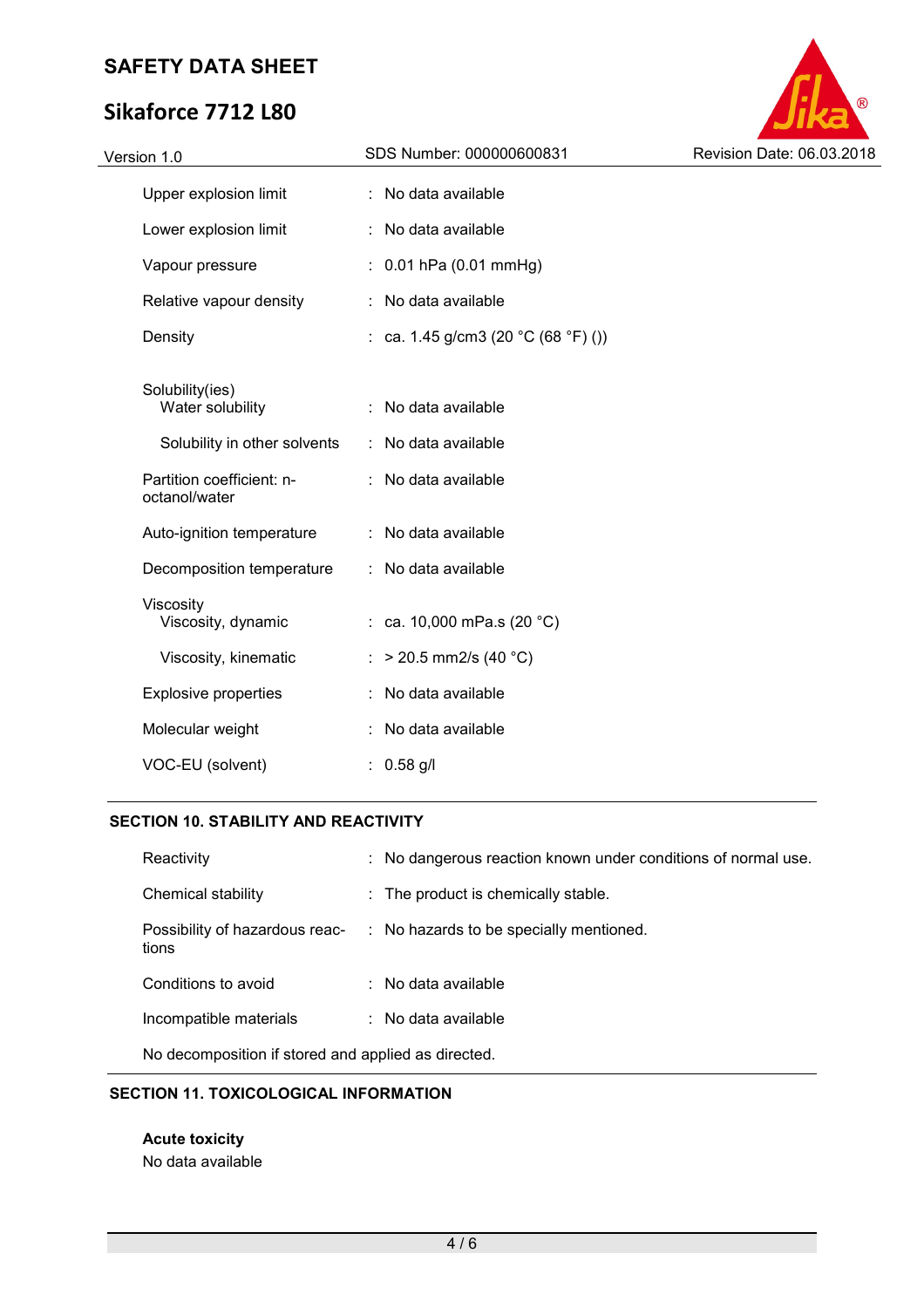## **Sikaforce 7712 L80**



## **Skin corrosion/irritation**

Not classified based on available information.

## **Serious eye damage/eye irritation**

Not classified based on available information.

#### **Respiratory or skin sensitisation**

Skin sensitisation: Not classified based on available information. Respiratory sensitisation: Not classified based on available information.

#### **Chronic toxicity**

**Germ cell mutagenicity**  Not classified based on available information.

## **Carcinogenicity**

Not classified based on available information.

## **Reproductive toxicity**

Not classified based on available information.

## **STOT - single exposure**

Not classified based on available information.

### **STOT - repeated exposure**

Not classified based on available information.

#### **Aspiration toxicity**

Not classified based on available information.

## **SECTION 12. ECOLOGICAL INFORMATION**

| <b>Ecotoxicity</b><br>No data available                                                                     |
|-------------------------------------------------------------------------------------------------------------|
| <b>Persistence and degradability</b><br>No data available                                                   |
| <b>Bioaccumulative potential</b><br>No data available                                                       |
| <b>Mobility in soil</b><br>No data available                                                                |
| Other adverse effects                                                                                       |
| <b>Product:</b><br>Additional ecological infor-<br>: There is no data available for this product.<br>mation |

## **SECTION 13. DISPOSAL CONSIDERATIONS**

#### **Disposal methods**

| Contaminated packaging | Empty containers should be taken to an approved waste han- |
|------------------------|------------------------------------------------------------|
|                        | dling site for recycling or disposal.                      |